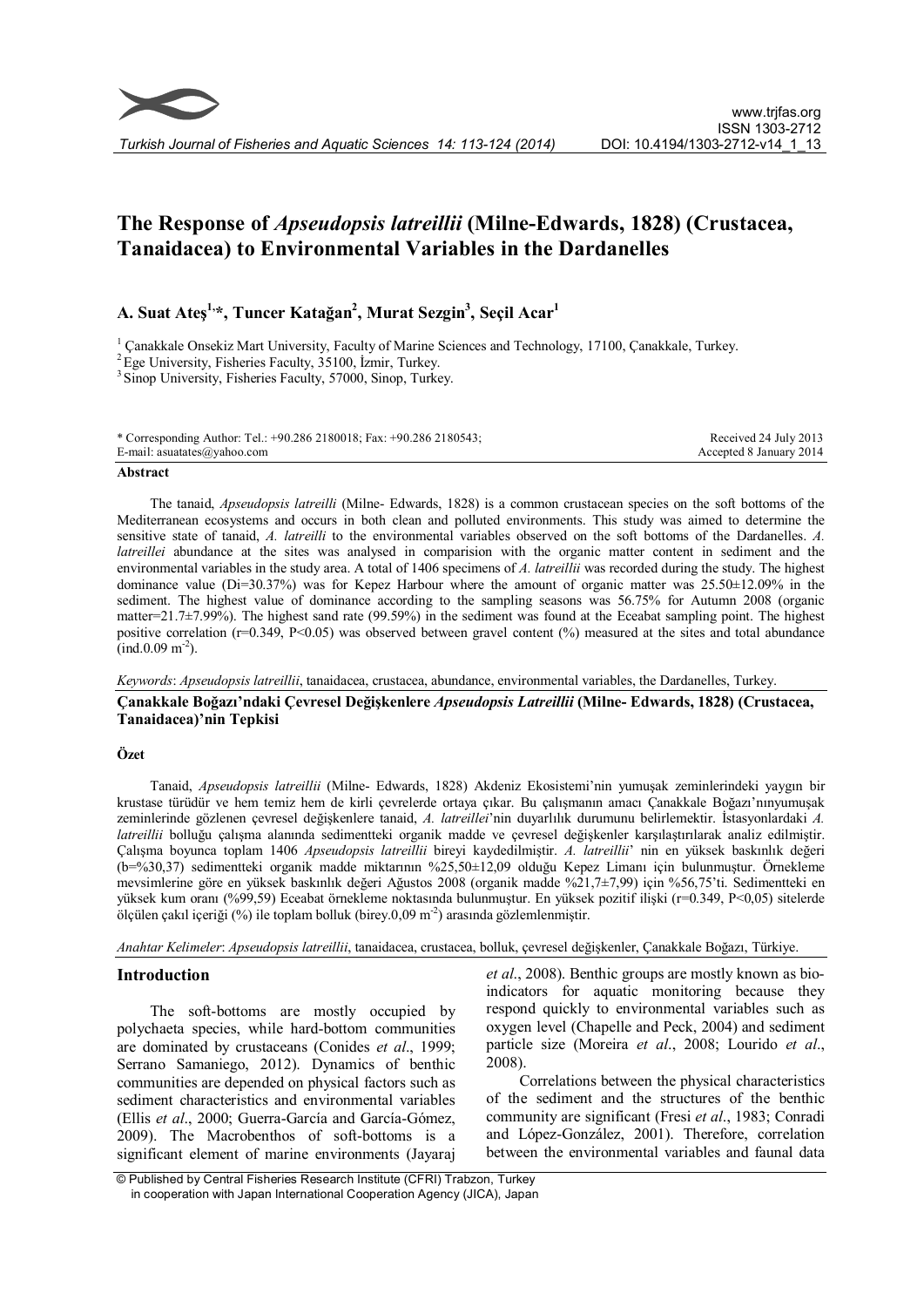is essential (Ansari and Abidi, 1993).

Peracarid crustaceans play a significant role in the structuring of benthic assemblages and are affected by organic pollution at the coastal areas (De Grave, 1999; Tomassetti et al., 2009; de la Ossa Carretero et al., 2010). The relationships between benthic peracarid crustaceans and the variables in marine environments have been approached extensively in relevant literature (Lourido et al., 2008; Moriera et al., 2008; de la Ossa Carretero et al., 2010). Peracarid crustaceans can comprise the dense populations on soft-bottoms in marine environments (Cunha et al., 1999; Lourido et al., 2008) and are known among the most sensitive organisms to changes in environmental variables (Sánchez-Moyano and García- Gómez, 1998; Dauvin et al., 2007). Some species of peracarid crustaceans are indicators of environmental changes in soft bottom monitoring programmes (Tomasetti et al., 2009). The tanaid, Apseudopsis latreillii is one of these indicators and lives in sandy and muddy bottoms in depths ranging between 0 and 138 m (Bakalem et al., 2009; Bouchet and Sauriau, 2008; Lourido et al., 2008). Apseudopsis latreillii creates dense populations in the Mediterranean Sea and the eastern Atlantic Ocean and its reaction to enviromental changes is controversial, since it has also been mentioned as a tolerant species in different literatures (Grall and Glémarec, 1997; de Juan et al., 2007; De la Ossa Carretero et al., 2010). It occurs under stones, in rock crevices, muddy gravel, kelp holdfasts, and meadows (Holdich and Jones, 1983). Crustaceans such as amphipods and tanaids have high sensitivity to organic matter in sediment and in soft bottoms and tanaid community was dominated by Apseudopsis latreillii (de la Ossa Carretero et al., 2011). A. latreillii is specified by some authors (Sanz-Lázaro and Marín, 2006; Simboura and Reizopoulou, 2007; Bouchet and Sauriau, 2008) as an indicator of pollution but, recently, several studies showed that this species does not prefer the polluted sediments (Guerra-García et al., 2003; Lourido et al., 2008; Moreira et al., 2008; de la Ossa Carretero et al., 2010). This tanaid species was previously reported as a species of high sensitivity to organic matter in sediment by de la Ossa Carretero et al. (2010), even though it occasionally is reported as a tolerant species in previous literatures by Sanz-Lázaro and Marín (2006) and Bouchet and Sauriau (2008).

The aim of this study is to determine the abundance of tanaid, A. latreillii found on the softbottoms of the Dardanelles coast in relation to organic enrichment and sedimantation and its response to environmental variables.

## Material and Methods

#### Sampling Sites

Sampling area is located at the coastal waters of the Dardanelles where the coastline is 63 km. Eight sites were sampled during the study. GPS coordinates of the sampling sites are: Gelibolu (location 1, 40°40΄617˝N 26°66΄692˝E), Lapseki (location 2, 40°34΄661˝N 26°67΄985˝E), Çanakkale (location 3, 40°15΄474˝ N 26°40΄879˝ E), Kilya Inlet (location 4, 40°20΄472˝N 26°36΄117˝E), Eceabat (location 5, 40°18΄253˝N 26°36΄046˝E), Kilitbahir (location 6, 40°15΄048˝N 26°37΄878˝E), Kepez Harbour (7, 40°10΄360˝N 26°37΄339˝E), Dardanos (8, 40°07΄493˝N 26°35΄806˝E) (Figure 1).

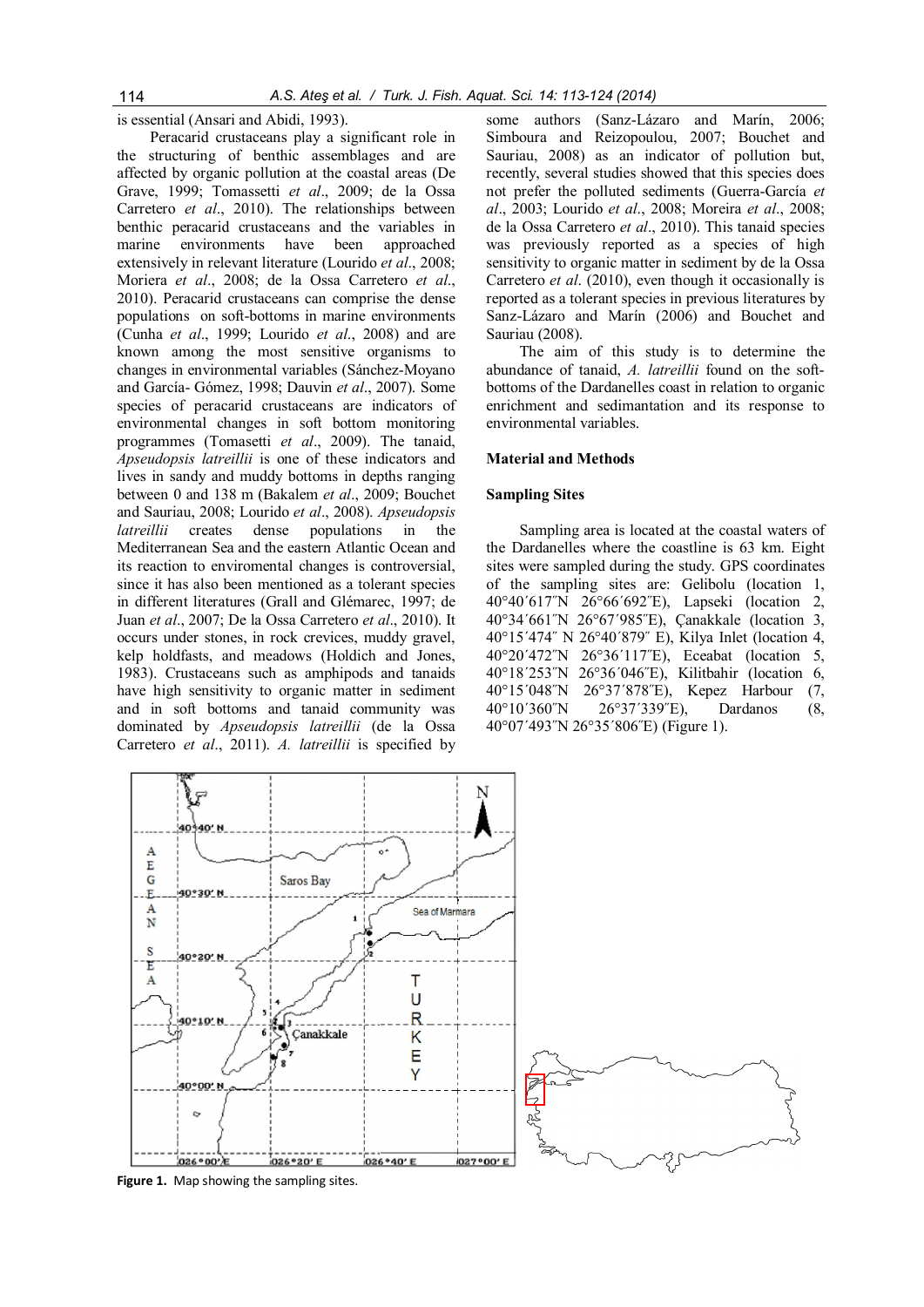#### Sampling Techniques

Two transects (0.5, 2 and 4 m) of samples were collected at each station in July 2008, November 2008, February 2009, and April 2009 by means of a frame quadrat system of  $30 \times 30$  cm (its representative area is  $0.9 \text{ m}^2$ ).

## Laboratory Analysis

The samples collected were sieved through a 0.5 mm mesh and preserved in a seawater-formalin solution of 5%. Apseudopsis latreillii specimens were then identified and counted, using a stereomicroscope. Additional sediment and seawater samples were taken for analysis of abiotic variables such as temperature, salinity, dissolved oxygen, organic matter and mean particle size of the sediment. Dissolved oxygen, water temperature, and salinity were measured using a YSI 556 model MPS on site. In analyses of sediment granulometry, a series of the sieve set ranging from 63 μm to 20 mm was used. The amounts of sediment in each sieve were classified into four groups (siltclay fraction,  $\leq 63$  μm; fine sands,  $\geq 63$  μm and  $\leq 0.25$ mm; coarse sands,  $>0.25$  and  $<0.50$  mm; and very coarse sands, >0.5 mm) for analysis. The organic matter in sediment was determined by the high temperature oxidation method adopted by Craft et al. (1991). In addition to loss of ignition at 550°C using a furnace, organic carbon and total nitrogen were also determined by the high temperature oxidation method. The loss of ignition method involves placing a weighed dry material in a furnace that is slowly heated to 550°C, then held one to two hours at this constant temperature. A clean sand sample was also tested to compare with results obtained from the sediment samples.

#### Statistical Analysis

The data of abundance was analysed using Bray Curtis similartiy index. The data on relationships between the abundance and environmental variables were analysed by calculating the non-metric Multi Dimensional Scaling (MDS). For statistical analyses, IBM SPSS Statistic 20 and Minitab 16 were used. Correlation between total abundances of Apseudopsis latreillii, sediment characteristics and organic matter in sediment were determined using Pearson's correlation coefficient (r). Abundance was calculated as the number of individuals in each  $0.09 \text{ m}^2$  quadrate. Friedman's test was adopted to see the seasonal changes in particle size. Friedman's test formula was presented below.

$$
F_{D} = [12 / (b \times t \times (t+1)] \times \Sigma[(S_{j})^{2} - (3 \times b \times (t+1))]
$$

where, b is the number of sampling stations (8) and t is the number of seasons (4) in the study  $S_i$ : standart deviation of the data set.

#### Results

## Abiotic Data

Temperature, salinity, and dissolved oxygen (DO) values in the study area changed seasonally. During the study, the mean oxygen values of sea water at the sites were between 6.18 and 7.96. The highest value (9.79 mg  $L^{-1}$ ) of DO was recorded at Canakkale point in April 2009. Lapseki sampling point had the lowest value  $(3.68 \text{ mg } L^{-1})$  in July 2008.

The salinity values measured at the sampling points ranged between 24.55 and 28.87‰. Considering average salinity values for sampling periods, the highest value (28.87‰) was observed at Dardanos site. Average temperature values of sea water measured in the study area was between 15.59 and 16.45°C. Average value of seawater temperature among the sites and sampling periods was 16.02°C (±5.82). Kilya station had the highest value with 26.77°C in July 2008, and Gelibolu point had the lowest value (8.87°C) in February 2009. Table 1 shows all the physical and chemical data.

## Sediment Characteristics

For all sampling periods and sites, average value of organic matter in sediment (SOM%) was  $2.85\pm2.16\%$ . The highest value (9.86%) of SOM was observed at Lapseki site in April 2009. The lowest SOM (0.55%) was measured at the Kilitbahir site since a strong current in the strait is close to this point. The granulometry of sediment was homogeneous for all sites with dominance of sand. Most sites had sand content higher than 90%.

According to the result of Friedman's test, particle size was significantly different among the sampling sites  $(F=86.375 > \chi^2(0.05; 8) = 15.507)$ . This shows the mean values  $\pm$ standard deviation of the % of organic matter (OM), the particle size  $(<63 \mu m$ ) of sediments sampled, dissolved oxygen, salinity, and temperature measured.

Coefficient of homogeneity (1.75) for Gelibolu and Canakkale sites was is 2.42, Dardanos site 1.63; Kepez Harbour 5.14, Lapseki site 1.73, Kilitbahir site 2.61, Eceabat sampling site 1.90, Kilya Inlet was were calculated as 1.73. The substrate, except for the Kepez Harbour, can be classified as uniform. While the European coast of the Dardanelles had a mean grain diameter value of 476 μm, the value for the Anatolian coast was 663 μm.

Eceabat site has the highest value (99.59%) of sand content while the lowest value (73.01%) was recorded for Kepez Harbour. This fine grain size of sediments in the sampling leads to easy deposition. While Kepez Harbour has the highest rate of gravel  $(26.96\%)$ , the lowest ratio  $(0.15\%)$  was found at Eceabat site (Table 2).

Mean values  $\pm$  standard deviation of the % of organic matter (OM), the grain size  $(53 \mu m)$  of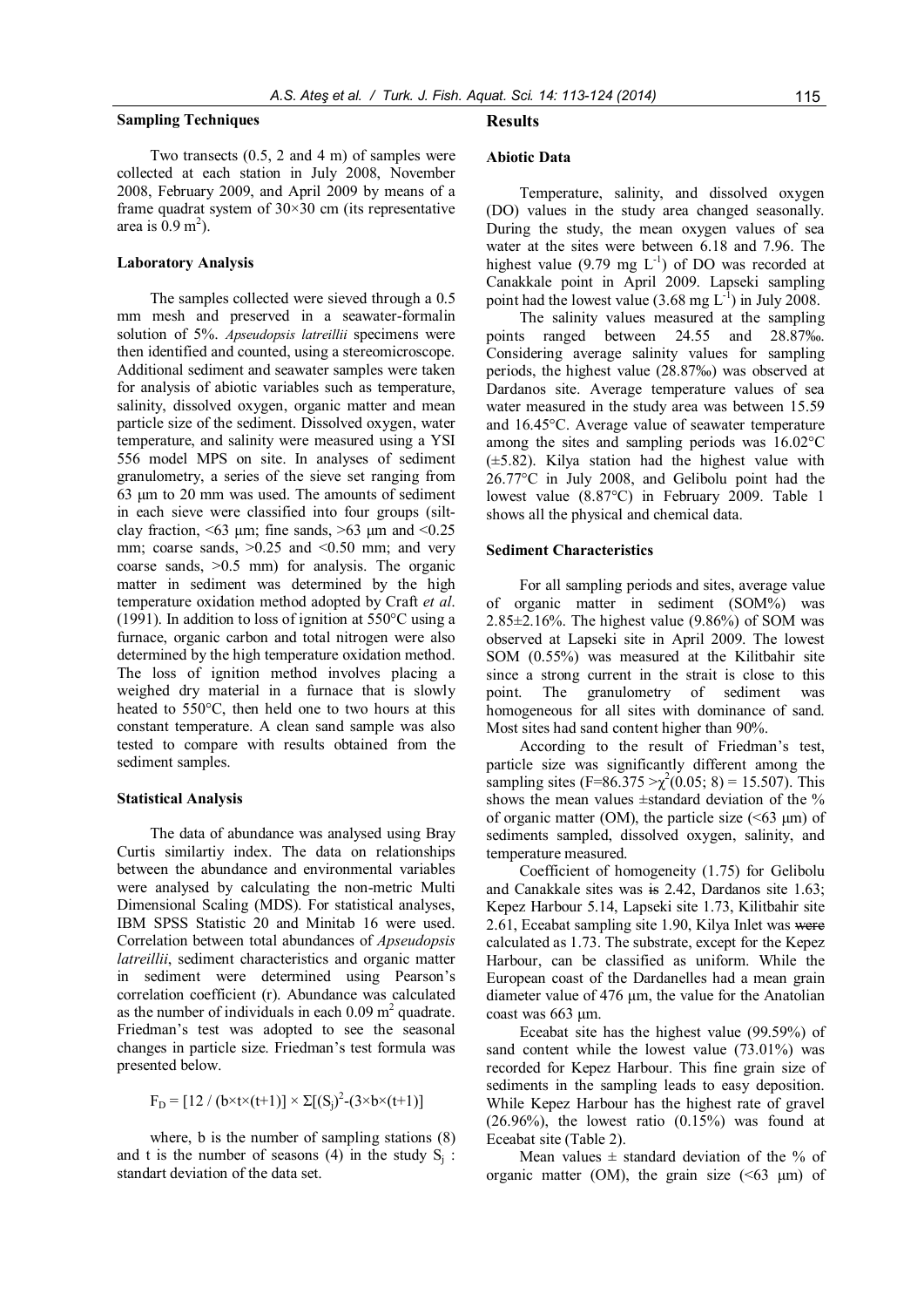| A.S. Ates et al.                              |
|-----------------------------------------------|
|                                               |
|                                               |
|                                               |
|                                               |
| Turk. J. Fish. Aquat. Sci. 14: 113-124 (2014) |
|                                               |
|                                               |
|                                               |
|                                               |
|                                               |
|                                               |
|                                               |
|                                               |

|  |  |  | Table 1. The physical and chemical variables measured in the study area |  |
|--|--|--|-------------------------------------------------------------------------|--|
|--|--|--|-------------------------------------------------------------------------|--|

| Sampling<br>Time |                | Summer 2008           |         |      |       |                |       | Autumn 2008 |      |       |           |               | Winter 2009 |      |       |      |               | pring 2009 |      |       |
|------------------|----------------|-----------------------|---------|------|-------|----------------|-------|-------------|------|-------|-----------|---------------|-------------|------|-------|------|---------------|------------|------|-------|
|                  |                |                       |         |      |       |                |       |             |      |       | Variables |               |             |      |       |      |               |            |      |       |
|                  | O <sub>2</sub> |                       |         | pH   | EC    | O <sub>2</sub> |       | D.          | pH   | ЕC    | О,        |               |             | pH   | EC    | Ω,   |               |            | pH   | EC    |
| <b>Sites</b>     | mg/L           | ${}^{\prime\circ}C_1$ | $(\%0)$ |      | mS/cm | mg/L           | (°C)  | $(\%0)$     |      | mS/c  | mg/L      | $(^{\circ}C)$ | $(\%0)$     |      | mS/cm | mg/L | $(^{\circ}C)$ | $(\%0)$    |      | mS/c  |
|                  |                |                       |         |      |       |                |       |             |      | m     |           |               |             |      |       |      |               |            |      | m     |
| Canakkale        | 4.19           | 23.7                  | 23.3    | 8.21 | 53.78 | 5.00           | 15.25 | 25.6        | 8.32 | 32.69 | 9.63      | 9.18          | 27.8        | 5.30 | 30.40 | 9.79 | 14.26         | 24.4       | 7.07 | 30.50 |
| Lapseki          | 3.68           | 24.57                 | 22.6    | 8.15 | 51.56 | 3.34           | 15.70 | 24.6        | 8.25 | 31.83 | 9.65      | 9.31          | 27.4        | 6.40 | 30.05 | 8.72 | 13.68         | 23.6       | 6.85 | 29.61 |
| Gelibolu         | 5.58           | 25.03                 | 22.8    | 8.33 | 53.08 | 5.56           | 16.17 | 25.5        | 8.51 | 33.17 | 9.61      | 8.87          | 27.6        | 7.48 | 33.17 | 8.13 | 13.10         | 24.3       | 6.50 | 29.60 |
| Kilya Inlet      | 8.46           | 26.77                 | 23.1    | 8.53 | 53.57 | 5.90           | 16.30 | 25.7        | 8.55 | 33.61 | 9.25      | 9.24          | 26.5        | 7.55 | 29.07 | 7.95 | 13.50         | 23.3       | 6.48 | 28.84 |
| Eceabat          | 7.40           | 25.60                 | 22.9    | 8.39 | 53.19 | 6.01           | 16.01 | 25.5        | 8.46 | 33.13 | 9.56      | 9.24          | 27.4        | 8.09 | 29.98 | 8.90 | 13.31         | 24.2       | 6.52 | 29.62 |
| Kilitbahir       | 5.16           | 25.1                  | 23.1    | 8.31 | 53.37 | 5.68           | 16.37 | 25.6        | 8.33 | 33.50 | 9.20      | 9.12          | 27.6        | 8.79 | 30.10 | 8.90 | 13.23         | 24.3       | 7.05 | 29.70 |
| Kepez<br>Harbour | 5.14           | 24.39                 | 23.5    | 8.30 | 54.93 | 5.28           | 16.22 | 26.1        | 8.45 | 33.96 | 5.68      | 9.65          | 28.3        | 5.44 | 31.21 | 8.65 | 14.10         | 24.8       | 6.74 | 30.97 |
| Dardanos         | 6.49           | 24.36                 | 28.1    | 8.44 | 64.32 | 5.83           | 16.07 | 30.5        | 8.70 | 38.93 | 7.94      | 9.61          | 28.3        | 5.13 | 35.31 | 8.04 | 15.75         | 28.6       | 6.88 | 36.32 |

O2 (mg/L): Dissolved oxygen; T (°C): Seawater temperature; S (ppt): Seawater salinity; pH: Activity of the hydrogen ion; EC (mS/cm): Conductivity.

## Table 2. The sediment characteristics of the sampling sites

| <b>Sites</b>  | Sand content $(\% )$ | Mud (caly+silt) content $(\% )$ | Gravel $(\% )$ |
|---------------|----------------------|---------------------------------|----------------|
| Gelibolu      | 93.22                | 0.44                            | 6.30           |
| Canakkale     | 89.76                | 0.05                            | 10.19          |
| Eceabat       | 99.59                | 0.26                            | 0.15           |
| Kilya Inlet   | 91.64                | 0.19                            | 8.15           |
| Dardanos      | 98.91                | 0.77                            | 0.32           |
| Lapseki       | 97.23                | 0.09                            | 2.68           |
| Kilitbahir    | 83.11                | 0.13                            | 16.75          |
| Kepez Harbour | 73.01                | 0.04                            | 26.96          |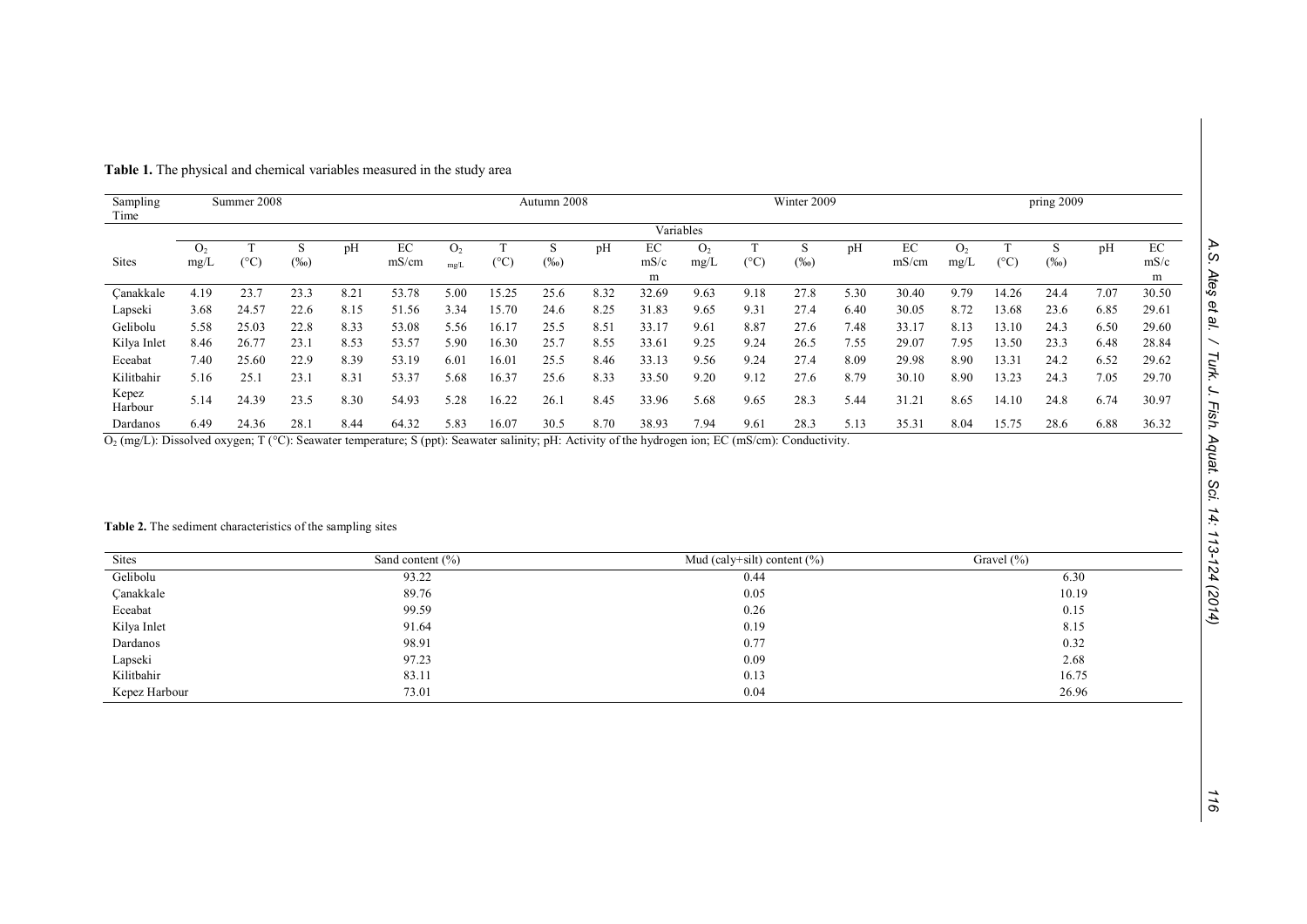sediments sampled, dissolved oxygen, salinity, and temperature measured for sampling sites were presented in Table 3.

## Relationships Between the Apseudopsis latreillii Abundance and Environmental Variables

A total of 1406 specimens of A. latreillii was identified on soft bottoms of the depth between 0 and 5 m at the 8 different points located in the Dardanelles (Figure 2, Table 4).

By the time of sampling, the highest number  $(798 \text{ ind.}0.09 \text{ m}^2)$  of individuals was observed in autumn when the average amount of organic matter was 21.7±7.99%. The number of specimen was 136  $(\text{ind.} 0.09 \text{ m}^2)$  in spring when the amount of organic matter in sediments was the highest  $(54.2\pm 21.2\%)$ (Figure 2).

When the abundance values for the sampling stations are considered seperately, the highest value (365 ind.0.09 m-2 ) was recorded in Kepez Harbour point (Figure 3). The amount of organic matter in the

Table 3. Average values  $\pm$  standard deviation of the % of organic matter (OM), the grain size (< 63 µm) of sediments sampled, dissolved oxygen, salinity, and temperature measured

| Sampling point | OM(%)             | Grain size $(\mu m)$ | Dissolved Oxygen<br>(mg/L) | Salinity (ppt)   | Temperature $(^{\circ}C)$ |
|----------------|-------------------|----------------------|----------------------------|------------------|---------------------------|
| Kilithahir     | $24.40 \pm 15.73$ | $636 \pm 133$        | $7.24 \pm 1.82$            | $25.15 \pm 1.66$ | $15.95 \pm 5.87$          |
| Eceabat        | $24.02 \pm 13.58$ | $364 \pm 74$         | $7.96 \pm 1.37$            | $25 \pm 1.66$    | $16.04\pm 6.02$           |
| Kilya Inlet    | $24.07 \pm 18.99$ | $465 \pm 346$        | $7.89 \pm 1.23$            | $24.65 \pm 1.47$ | $16.45\pm 6.46$           |
| Gelibolu       | $25.43 \pm 15.02$ | $437 \pm 50$         | $7.22 \pm 1.73$            | $25.05 \pm 1.75$ | $15.79 \pm 5.92$          |
| Lapseki        | $37.22 \pm 35.60$ | $342\pm83$           | $6.34\pm2.85$              | $24.55 \pm 1.79$ | $15.81 \pm 5.55$          |
| Canakkale      | $24.40 \pm 15.73$ | $1027 \pm 198$       | $7.13 \pm 2.57$            | $25.27 \pm 1.66$ | $15.59 \pm 5.21$          |
| Kepez Harbour  | $25.50 \pm 12.09$ | $1046 \pm 74$        | $6.18 \pm 1.43$            | $25.67 \pm 1.77$ | $16.09 \pm 5.34$          |
| Dardanos       | $50.12 \pm 19.45$ | $235 \pm 390$        | $7.07 \pm 0.94$            | $28.87 \pm 0.95$ | $16.44\pm 5.24$           |



Figure 2. Mean values of organic matter (%) in sediment and abundance for the sampling periods.

Table 4. Total number of individual  $(\Sigma)$  and dominance (Di%) values of A. latreillii found at sampling sites and periods

|           | <b>Stations</b> |         |             |          |         |           |                  |          |      |        |
|-----------|-----------------|---------|-------------|----------|---------|-----------|------------------|----------|------|--------|
| Period    | Kilitbahir      | Eceabat | Kilya Inlet | Gelibolu | Lapseki | Canakkale | Kepez<br>Harbour | Dardanos |      | $Di\%$ |
| Summer 08 | 15              | .76     |             |          |         | 33        | 40               | 20       | 289  | 0.21   |
| Autumn 08 | 84              | 194     | 18          | 8        | 20      | 10        | 365              | 99       | 798  | 0.57   |
| Winter 09 | 72              | 20      |             |          | 16      | 24        | 12               | 31       | 183  | 0.13   |
| Spring 09 | 36              |         |             | 0        |         | 10        | 10               | 78       | 136  | 0,1    |
|           | 207             | 391     | 23          |          | 42      | 77        | 427              | 228      | 1406 |        |
| $Di\%$    | 0.15            | 0.28    | 0.02        | 0.78     | 0.03    | 0.05      | 30.37            | 0.16     |      |        |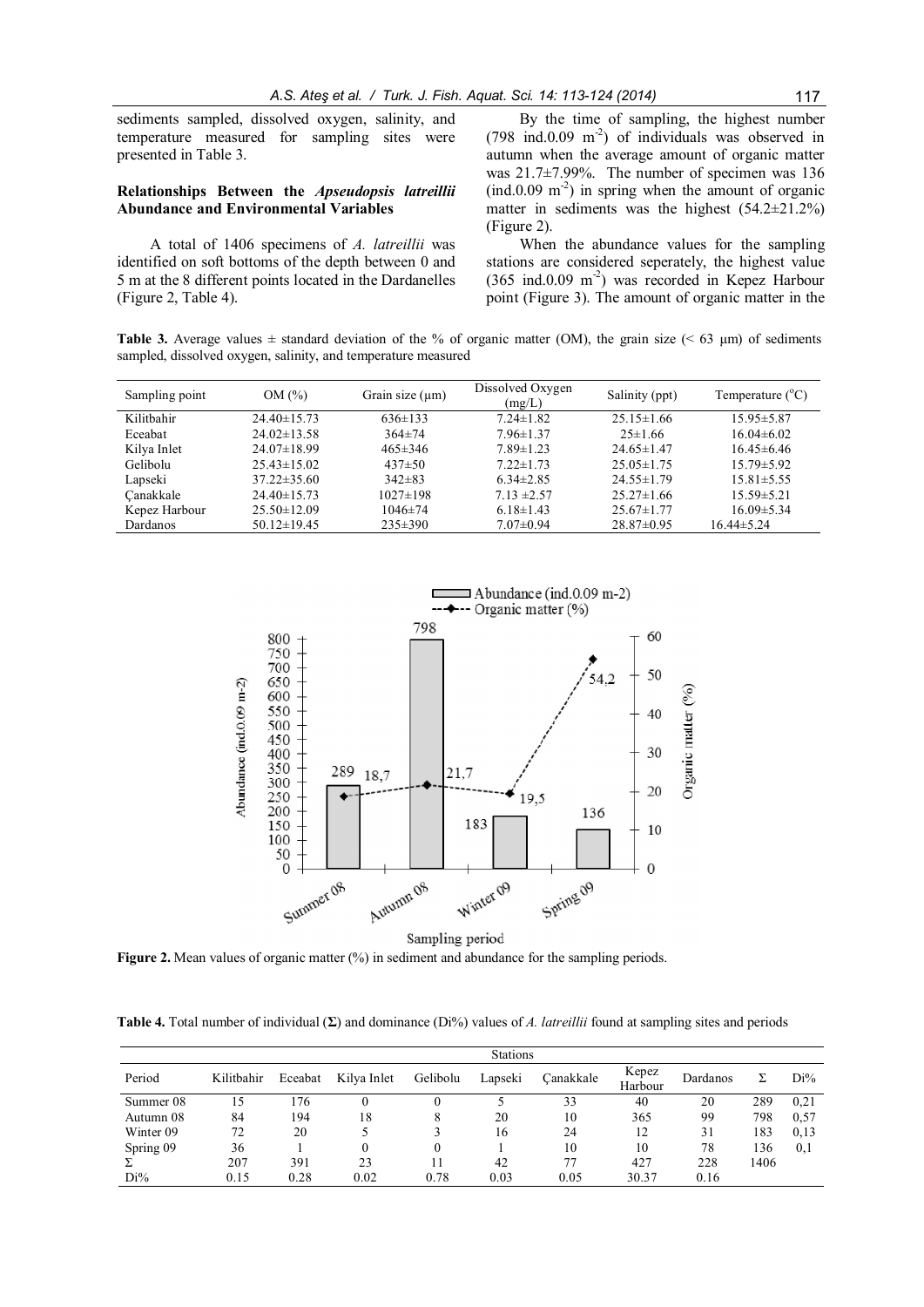sediment measured for Kepez Harbour was 25.50±12.09%. Gelibolu site had a mean amount of organic matter of 25.43±15.02%, and it had the lowest specimen number  $(11 \text{ ind.}0.09 \text{ m}^{-2})$ . Although Dardanos point is the most critical place in terms of the accumulation of organic matter in sediments (mean value  $50.12 \pm 19.45\%$ ), it has a high number of individuals  $(228 \text{ ind.}0.09 \text{ m}^2)$  (Figure 4). In addition, on the basis of the sampling period, the maximum number of the specimens  $(N=365 \text{ ind}.0.09 \text{ m}^{-2})$  was observed in Kepez Harbour site. Dominance (Di%) values of A. latreillii based on the sampling points ranged between 0.02 and 30.37 (Table 4).

With respect to sampling points, Kepez Harbour station had the maximum particle size (1046 um). similarly, the number of individuals was highest (427 ind.0.09 m<sup>-2</sup>) at this site. Conversely, while sediment particle size measured for Çanakkale station was 1027  $\mu$ m, the abundance was recorded as 77 ind.0.09 m<sup>-2</sup> (Figure 5).

Depending on the sand content, Eceabat site had the highest sand content of 99.59% and total abundance value for this site was  $391 \text{ ind.}0.09 \text{ m}^{-2}$ . Gravel rate of the stations ranged between 0.32% in Dardanos site and 26.96% in Kepez Harbour. Although the gravel ratio for Dardanos point was the lowest, abundance value recorded was quite high (228 ind.0.09 m<sup>-2</sup>) when compared to other sites. As a result of the analysis related to mud content (silt+clay) in the sediments of the sampling stations, Gelibolu site had a high value of 0.44% and it had the lowest number of individuals  $(11 \text{ ind.}0.09 \text{ m}^{-2})$ . Dardanos site with 228 specimens of A. latreillii had the maximum mud content (0.77%). Nevertheless, the maximum number of the individual was found at Kepez Harbour point with the low clay content ratio



Sampling stations

Figure 3. The abundance (ind.0.09 m<sup>-2</sup>) values of A. latreillii at the sampling sites by the periods

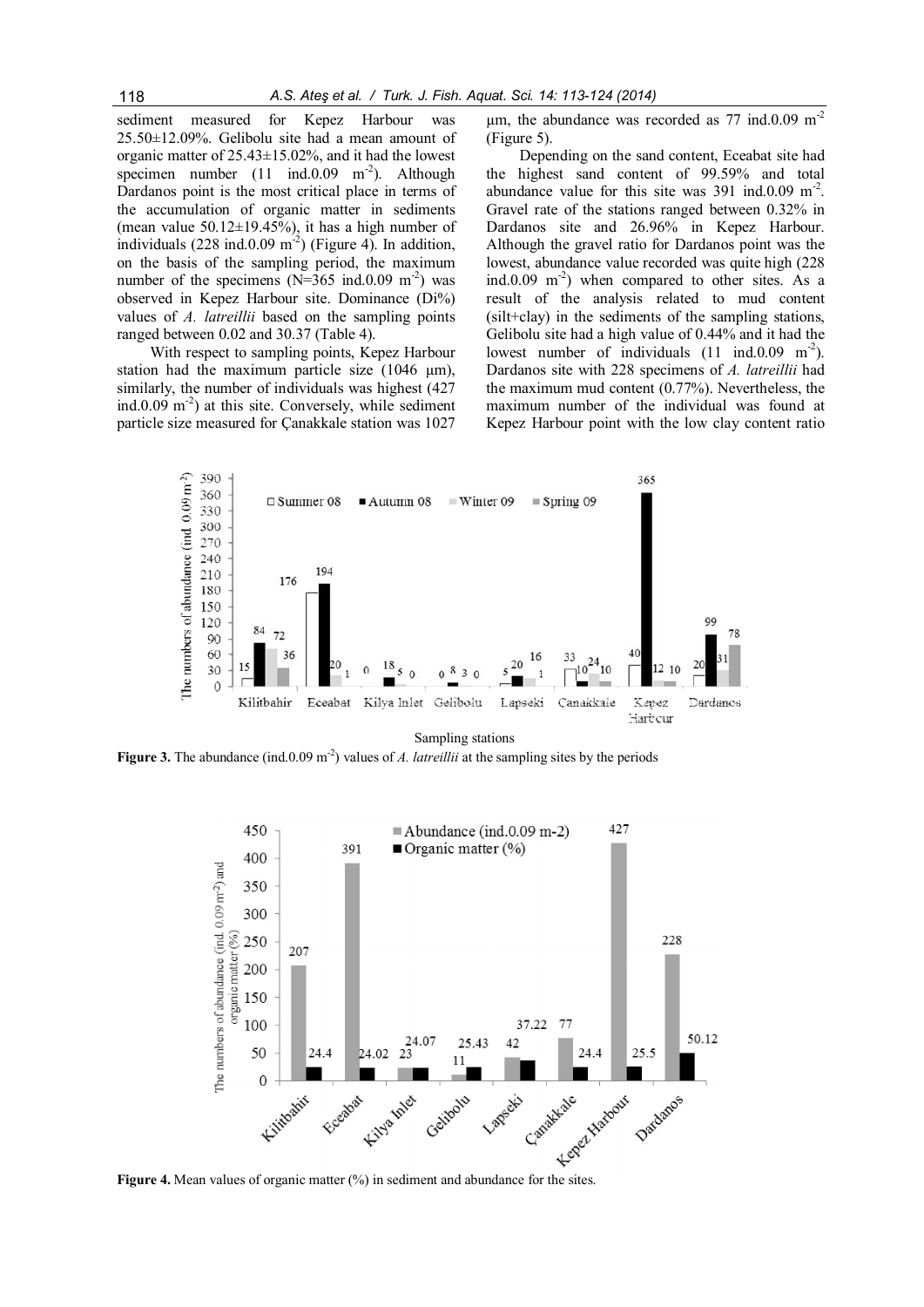(0.04%) (Table 2).

Calculation of Pearson's correlation coefficient (r) between biotic (abundance ind.  $br^{-2}$ ) data and the variables such as particle size of sediment, organic matter (%) in sediment, temperature, oxygen, salinity, BOD and COD revealed a statistically non-significant correlation  $(P<0.05)$ . With respect to the sampling period, a negative correlation was found between the abundance (ind.  $br^2$ ) of A. latreillii and the organic matter in sediment ( $r=-0.411$ ;  $P<0.05$ ). With regard to the sites, the correlation between total abundance (ind.br<sup>-2</sup>) and organic matter (%) in sediment is  $r_s = -$ 0.027 (P<0.05). On the other hand, the most influential variable on the abundance of A. latreillii is gravel content  $(\%)$  in sediment  $(r=0.349; P<0.05)$ . Sand content (%) in sediment showed a negative correlation  $(r=-0.353; P<0.05)$  with total abundance  $(ind.br<sup>-2</sup>)$  (Table 5). In this context, our result is similar to the result ( $r=0.059$ ) for median sand of dela-Ossa-Carretero et al.(2010). According to Pearson's coefficient, the correlation between sediment particle size  $(\mu m)$  and total abundance (ind.

 $m^{-2}$ ) in the sampling sites was low (r=0.231; P<0.05). A positive relationship was found between the total abundance and the temperature and salinity values of the sea water. However, the correlation (r) between the total abundance and the mean oxygen values measured in sea water is negative  $(r=0.116; P<0.05)$ . Similarly, a negative correlation  $(r=0.028; P<0.05)$ was between the abundance and mud content in sediment. Similar negative relationships were observed between the total abundance and BOI and COD (Table 5). According to the results of the MDS analysis, abundance was in positive correlation with particle and gravel size. Oxygen and salinity were related among themselves. Sand and silt were negatively correlated with abundance (Figure 6). Considering the abundance and physical variables, Dardanos, Eceabat and Lapseki sites were most similar to each other. Likewise, Kepez Harbour and Kilitbahir points were similar with each other (Figure 7).

According to the results of the Bray-Curtis similarity index, winter and spring 2009 shared the



Figure 5. Mean values of particle size  $(\mu m)$  in sediment and abundance at the sampling points.

Table 5. Pearson correlation values between total abundance (ind.0.09  $\mathrm{m}^2$ ) and environmental variables in the study area

| Environmental variables   | Abundance (ind. $m-2$ ) |
|---------------------------|-------------------------|
| Water                     |                         |
| Salinity (ppt)            | 0.281                   |
| Oxygen $(mg/L)$           | $-0.116$                |
| Temperature $(^{\circ}C)$ | 0.239                   |
| $BOD$ (mg $L^{-1}$ )      | $-0.48$                 |
| $COD$ (mg $L^{-1}$ )      | $-0.53$                 |
| Sediment                  |                         |
| Mud $(silt + clay)\%$     | $-0.028$                |
| Sand $(\% )$              | $-0.353$                |
| Gravel $(\% )$            | 0.349                   |
| Organic matter $(\% )$    | $-0.027$                |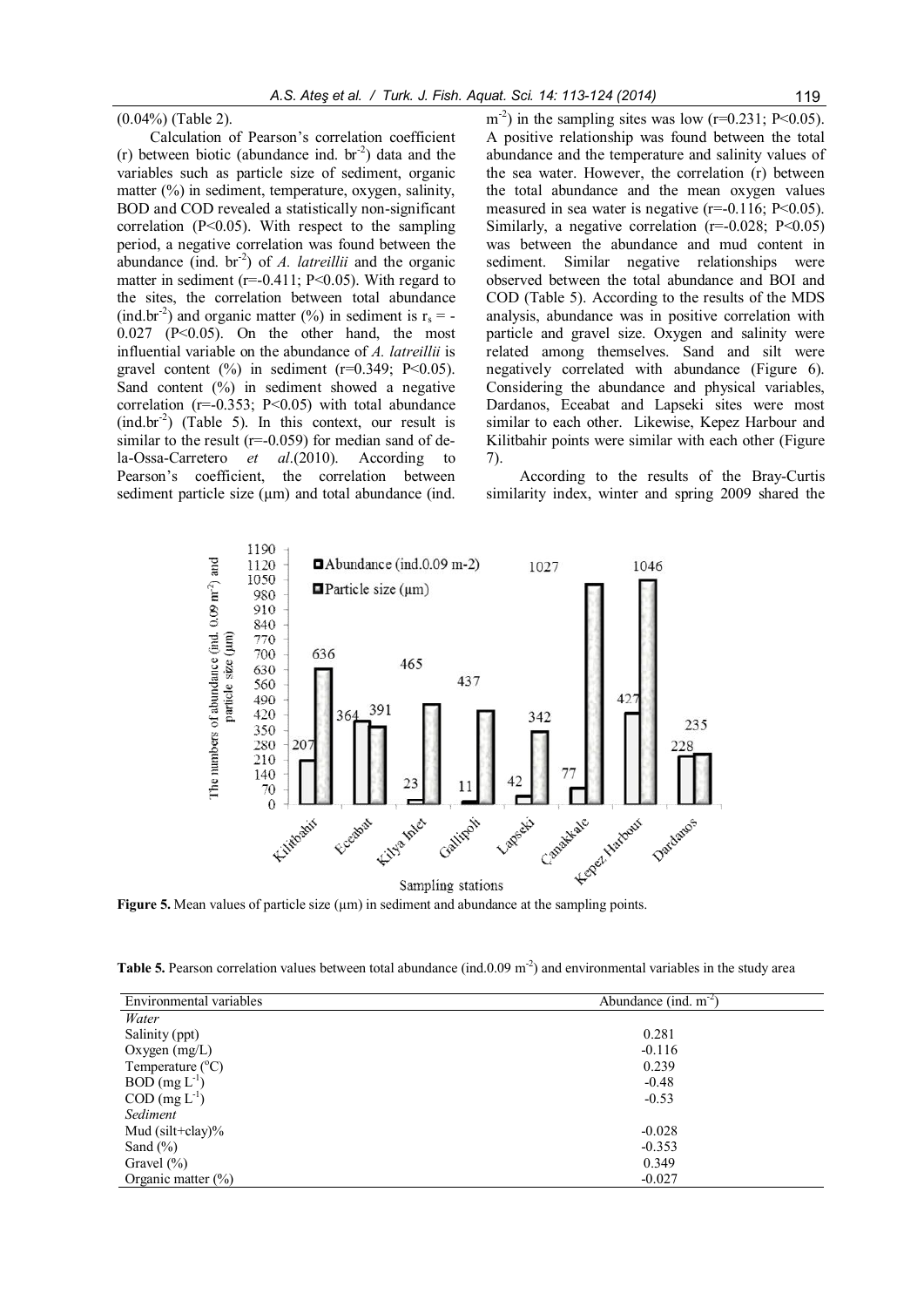

**Figure 6.** Multidimensional scaling plot showing the similarity among the physical variables. (Stress  $= 0.141$ )



Figure 7. Multidimensional scaling plot showing the similarity among the sampling sites. (Stress = 0.007).

same similarity groups with a value of 55%. The second highest similarity (49%) was between summer and autumn 2008 groups (Figure 8). Bray-Curtis similarity analysis showed that the highest similarity was found between Kilitbahir and Dardanos points with a value of 76%. The second highest value (70%) was between Kilya Inlet and Lapseki stations. The lowest value (53%) was observed between Lapseki and Çanakkale sites (Figure 9).

## Discussion

The environmental variables such as salinity,

granulometry and organic content in sea water have been known as the most important factors affecting abundance and diversity of macrobenthic communities (Sánchez-Moyano and García-Asencio, 2010). Grain size is, among others, one of the most important factors as well (Lourido et al., 2008). Prior studies showed that the variations on the bottom can create strong effects regarding the community structure and characteristics of the benthic species (Moriero et al., 2008; Sánchez-Moyano and García-Asencio, 2010; de la Ossa Carretero et al., 2011). Crustaceans significantly exhibit the differences among the localities and are defined as indicator in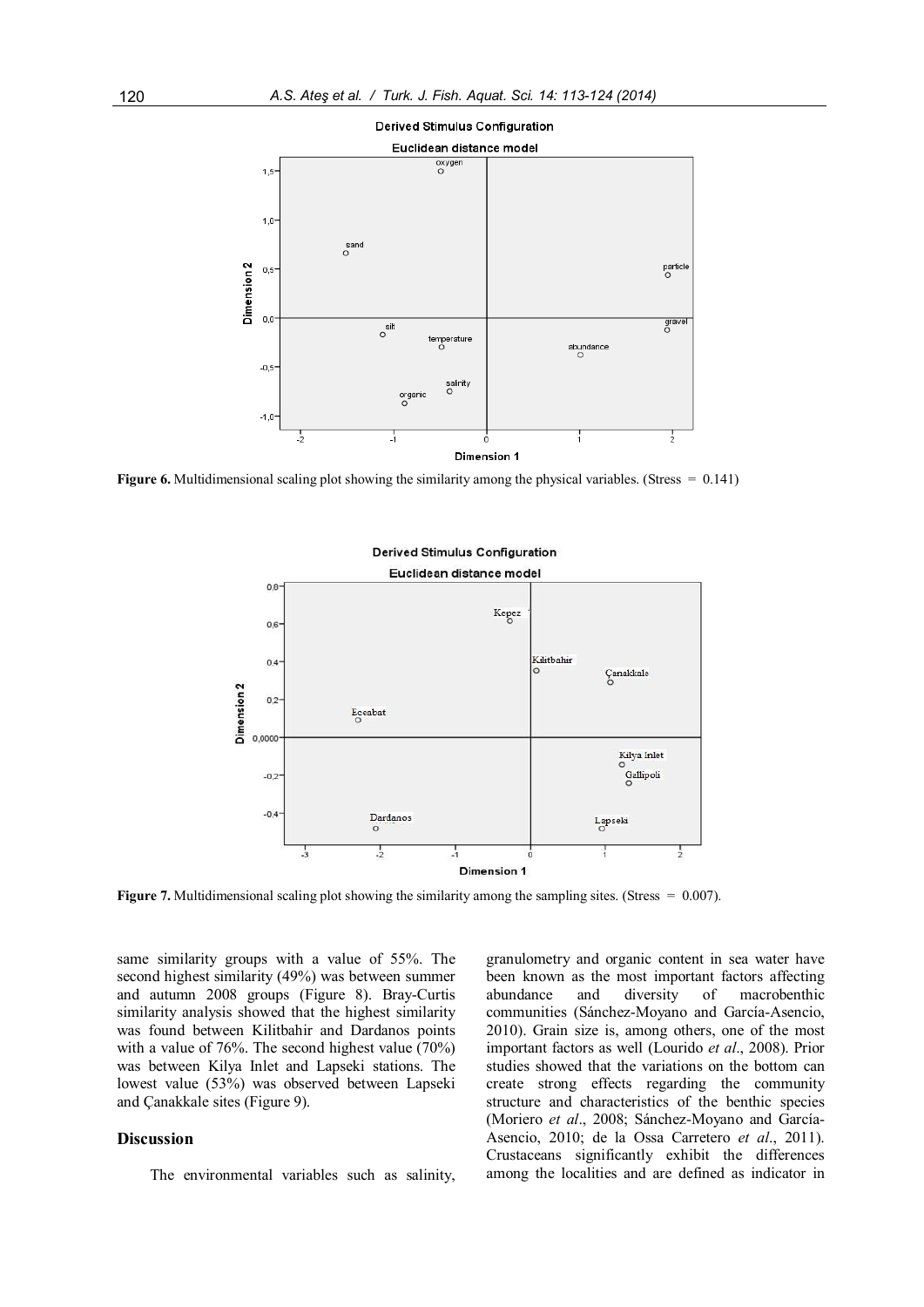

Figure 8. Results of Bray-Curtis Cluster Analysis for the sampling periods.



Figure 9. Results of Bray-Curtis Cluster Analysis for the sampling sites.

characterization of the studies of marine environments' quality carried out on the soft bottoms (Doğan et al., 2005).

Sezgin et al. (2007) reported that A. latreillii was the most abundant species found on unpolluted softbottoms of Saros Bay located in the northeastern Aegean Sea. Bouchet and Saurian (2008) found A. latreillii (N=90 ind.) at an unpolluted site with softbottom. The dominance value of A. latreillii recorded on soft-bottoms of Algires coast (the southern Mediterranean) was 5.6% (Bakalem et al., 2009). Unusually, the specimens of A. latreillii were found on hard-bottoms in various localities of the Aegean Sea (Antoniadou and Chintiroglou, 2005; Conides et al., 1999).

Doğan et al. (2005) pointed that crustaceans

were more in terms of the number of species in spring (44 species) than other seasons in the polluted and unpolluted areas of İzmir Bay (the eastern Aegean Sea). Besides, the same authors indicated an increase in the outer part of the bay and adversely a significant decrease in the inner-most stations considering the number of species and specimens of the groups found in the area cited. We recorded the maximum values of A. latreillii populations in both poor and rich sites in terms of organic matter.

Dense populations of A. latreillii were previously presented in relevant works (Guerra-García et al., 2003; Guerra-García and García-Gómez 2004; Lourido et al., 2008; Moreira et al., 2008; de la Ossa Carretero et al., 2010; Esquete et al., 2011; de la Ossa Carretero et al., 2011). Guerra-García et al.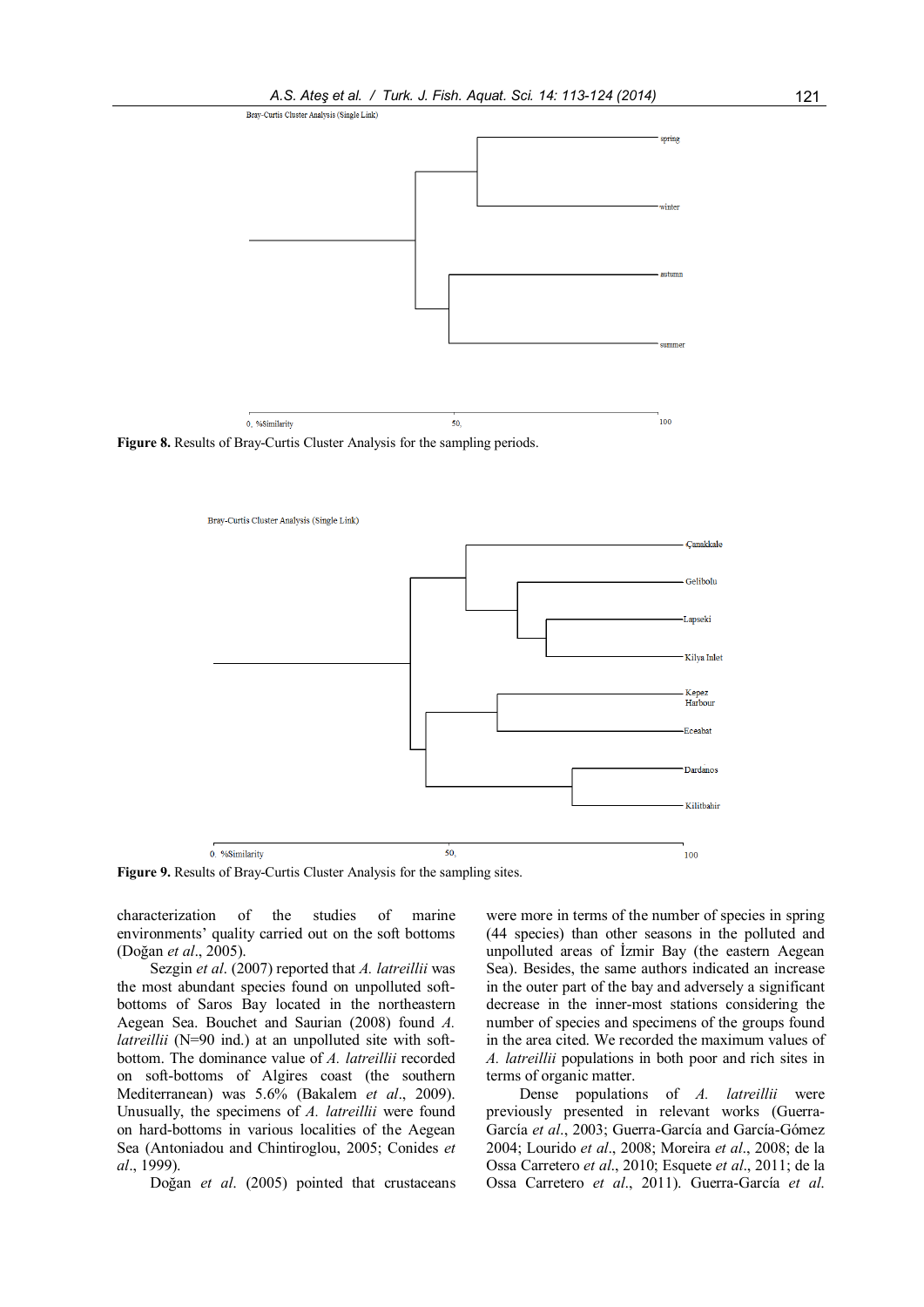(2003) found a total of 504 specimens of tanaid, Apseudopsis latreillii especially in the first 2 cm deep (N=278 ind.) containing the organic matter of average 6.30% on polluted bottoms of the Ceuta Harbour (the southern Spain). According to Guerra-García et al. (2003), the ratio of silt-clay and the total organic matter in the sediment were the major factors affecting the vertical dispersion of the species. Apseudopsis latreillii is capable of achieving penetration in the deeper layers through its active excavation. The most conspicuous variable affecting the abundace in our study was gravel size in sediment as was also stated by Lourido et al. (2008).

Lourido et al. (2008), found dense population  $(N=11.291$  ind., 20.6% of the total abundance) of A. latreillii on the Ría de Aldán coast (the northwestern Spain, eastern Atlantic). The same authors noted that the majority of individuals (N=5321 ind.) was recorded at the sampling point with a sand content of 86.4% and the amount of organic matter in sediments of 1.1%. Furthermore, they mentioned that no individual was recorded in the two sites with high rates of organic matter (10.8-9.0%). Conversely, sand contents (%) of these sites cited were 26.6% and 34.8%, respectively. A. latreillii may tolerate organic pollution in the sediments with low concentrations of organic matter and it comprises dense populations (Lourido et al., 2008). In our study, we found dense populations of A. latreillii at the sites where organic matter is around 24-25%. Lourido et al. (2008) also stated that no individuals were found at the sites with lowest (26.6%) and highest (98.0%) sand content. The highest number of specimen  $(5321 \text{ ind.br}^2)$  was recorded at the point with a gravel content of 8.1%. Furthermore, they found a high number  $(689 \text{ ind.} \text{br}^{-2})$ of A. latreillei individuals at the station with highest rate of gravel (52.7%) and they didn't record any specimen at the points with the highest (69.4%) and lowest (1.6%) values of clay+silt in sediment. Furthermore, according to Lourido et al. (2008), sediment particle size and depth had the highest correlation with faunistic data.

Moreira et al. (2008) found a total of 5926 individuals of A. latreillii on the soft-bottoms of Ensenada de Baiona (Galicia, the northwestern Spain) and pointed that most of individuals (N=3479 ind.) were recorded at a station with a gravel sediment but, value of organic matter measured at this point and its sediment characteristic were not presented in detailed. The same authors stated that no individual was recorded at the stations with the highest (12.05%) and lowest (1.32%) values of organic matter, while the second station with more specimens (10. station, N=1896 indv.) has a organic matter value of 2.20% and the sand content recorded at this station was 88.94%. Moreover, considering the percents of the sediment of sand, gravel, and mud content in sediment, no A. *latreillii* specimens were recorded for the minimum and maximum levels of the ratios. We consider that our data about the abundance and

sediment chracteristics data are significantly different from the results of Moreira et al. (2008)'s work. Coversely, we may point out that Lourido et al. (2008)'s results as regard to the relations between sediment particle size and abundace are roughly similar to our results. However, in our study, the highest values for dominance were recorded for the maximum ratios of sand, gravel, and mud content analysed. Accordingly, sediment characteristics are crucial in the number of individuals. We also note that the number of individuals recorded at sites with a high similar manner is same for the stations with high percentages of sand and gravel.

Recently, de-la-Ossa-Carretero et al. (2011) found a weak correlation (r=0.043) between mud content % and organic matter % in the sediment and stated that A. *latreillii* was the most common species of tanaids at the different depths (0-200-1000 m) of the soft-bottoms of Valencia coast (the eastern Spain). The same authors pointed out that the study area was characterized by fine-sand with grain size between 0.125 and 0.25 mm. They didn't record a significant correlation between all variables.

Doğan et al. (2008) found the highest number (N=92 ind./0.1 m<sup>-2</sup>) of A. latreilii in summer on softbottoms of İzmir Bay (the eastern Aegean Sea) and described the bottom characterization as mostly mudy and sandy mudy. In addition, they did not engage any particle size analysis in regard to the bottom structure. However, it is known that the sediment granulometry is a significant factor in abundance of A. latreillii (dela-Ossa-Carretero et al., 2010). Ersoy Karaçuha et al. (2009) recorded a total of 206 specimens of A. latreillei occurring in Zostera marina L. and Z. noltii Hornem meadows in unpolluted areas of the Sinop Peninsula coast (the southern Black Sea). Recently, Esquete et al. (2011) reported that A. latrellii was dominant (the dominance among other peracarids, Di%=40.2) inside Z. marina and Z. noltii meadows in a protected area under human's influence of O Grove Inlet (the northern Iberian Peninsula).

Fernandez-Gonzalez and Sanchez-Jerez (2011) defined that the abundance of A. latreillii was higher in unpolluted areas where a sediment of fine sand was observed and negatively affected to high percentages of organic matter in sediment. Dominant tanaid species was A. latreillii in Ceuta Harbour (the northwestern Africa) and its average abundance (in a square of  $0.15 \text{ m}^2$ ) was 168.07 for the outer region and 15.50 the inner part, respectively (Guerra-García and García-Gómez, 2004). Guerra-García and García-Gómez (2004) noted that the amount of organic matter measured in sediment ranged from 0.8-13.9% in Ceuta Harbour.

Guerra-García and García-Gómez (2004) signified that the most common crustacean species in the harbour was A. latreillii (especially at the inner parts, N=168 ind.) and it is related to sediments containing less sand and higher concentrations of organic matter. According to Guerra-García and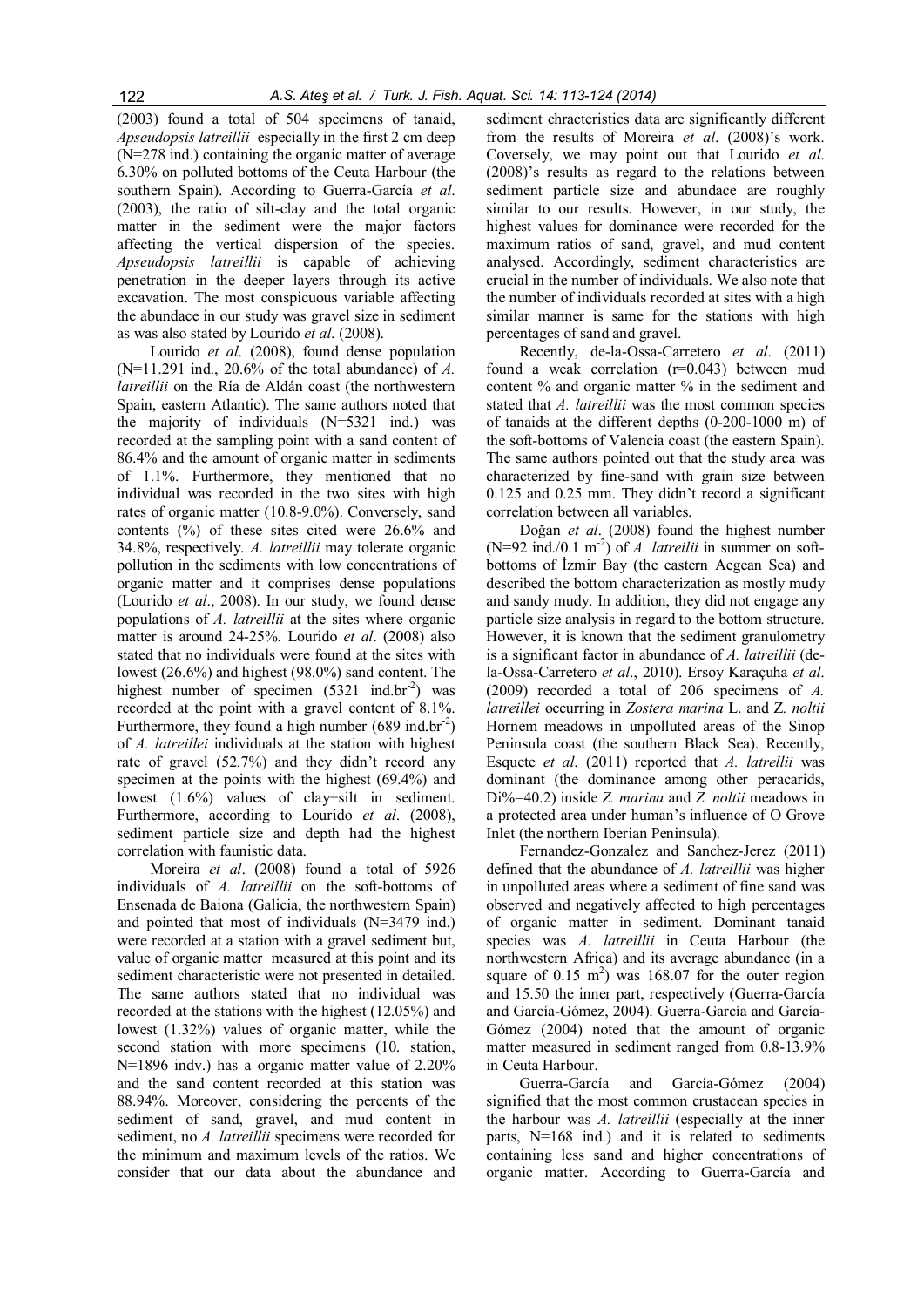García-Gómez (2004), the status of high values (6.9- 9.1 mgL $^{-1}$ ) of oxygen can be explained by the fact that the renewal of water in the harbor.

Recently, a specific paper on A. latreilii's population stucture on the Castellon shores (the northeastern Spain) was presented by de la Ossa Carretero et al. (2010). de la Ossa Carretero et al. (2010) defined 6006 individuals of A. latreillii and detected the highest number ( $N=1033$  ind. m<sup>-2</sup>) of specimens at the outer station located at a depth of 1000 m. Moreover, the ratio of coarse sand in sediment has a remarkable negative correlation with total abundance of A. latreillii and this shows that the individual density is highest in soft sand. The density of A. latreillii is low in the sites with a high accumulation of organic matter in sediments and its immature specimens are sensitive to sewage disposals (de la Ossa Carretero et al., 2010). The same authors found no significant difference  $(r<sub>s</sub>= 0.035)$  between organic matter in sediment and abundance of species in their study area.

Yet, Apseudopsis latreillii have been described as indicator of pollution in previous studies (Sanz-Lázaro and Marín, 2006; Simboura and Reizopoulou, 2007; Bouchet and Sauriau, 2008). On the contrary, our results clarify that this tanaid species was the most abundant especially in an unpolluted area (Kepez Harbour site). In addition, as stated, in Dardanos station with the highest value of organic matter in sediments large amounts of the individuals were recorded. Grain size of the sediment is an important factor in the density of this species. Apseudopsis latreillii is dense on the bottoms dominated by soft sand (Lourido et al., 2008; de la Ossa Carretero et al., 2010).

De la Ossa Carretero et al. (2010) stated that sediment variety characterizes biotopes, and mostly, peracarid crustaceans search actively for food in sediments, the burrowing action is a key element which is directly related to food in the sediment.

Since sediments show fine alterations, no relation is observed between particle size and sewage pollution. This manner could clarify the decrease in abundance of A. latreillii occurring near the sites where wastes are observed (de la Ossa Carretero et al., 2010).

For our study, even though the gravel size in sediment was the greatest factor affecting the total abundance, we think that other environmental variables have an effect on the abundance as well. Additionally, the changes in water temperature, currents, and freshwater input from inlands can change the impact on abundance of environmental variables. The Dardanelles is affected at least by pollution because of small urbanized areas located on its coast. The amount of organic matter in sediment of the Black Sea and the Marmara and Aegean probably changes with the convection dynamics. North-east wind is generally effects strong currents in the system which leads to removal of organic matter in the

sediment of the study area. We may point out that the organic matter content is high especially in the parts of the residential area of the Dardanelles at nights. Due to the influence of strong wind and currents this impact may disappear over time.

## Acknowledgements

This study was financed by the Scientific and Technological Research Council of Turkey CAYDAG 107Y332 code project.

## Rerefences

- Ansari, Z.A. and Abidi, S.A.H. 1993. Environmental impact assessment of benthic community stability in an estuarine complex. Env. Imp. on Aqu. Terres. Habit., 293-304.
- Antoniadou, C. and Chintiroglou, C. 2005. Biodiversity of zoobenthic hard-substrate sublittoral communities in the eastern Mediterranean (North Aegean Sea). Estuarine, Coastal and Shelf Science, 62: 637– 653.doi:10.1016/j.ecss.2004.09.032.
- Bakalem, A., Ruellet, T. and Dauvin, J.C. 2009. Benthic indices and ecological quality of shallow Algeria fine sand community. Ecological Indicators, 9: 395– 408.doi:10.1016/j.ecolind.2008.05.008.
- Bouchet, V.M.P. and Sauriau, P.G. 2008. Influence of oyster culture practices and environmental conditions on the ecological status of intertidal mudflats in the Pertuis Charentais (SW France): a multi-index approach. Marine Pollution Bulletin, 56: 1898– 1912.doi:10.1016/j.marpolbul.2008.07.010.
- Chapelle, G. and Peck, L.S. 2004. Amphipod crustacean size spectra: new insights in the relationships between size and oxygen. Oikos, 106: 167–175.
- Conides, A., Bogdanos, C. and Diapoulis, A. 1999. Seasonal ecological variations of phyto- and zoobenthic communities in the south of Nisyros Island, Greece. Environmentalist, 19: 109-127.
- Conradi, M. and López-González, P.J. 2001. Relationships between environmental variables and the abundance of peracarid fauna in Algeciras Bay (Southern Iberian Peninsula). Ciencias Marinas, 27: 481–500.
- Craft, C.B., Seneca, E.D. and Broome S.W. 1991. Loss on ignition and Kjeldahl digestion for estimating organic carbon and total nitrogen in estuarine marsh soils: calibration with dry combustion. Estuaries, 14: 175- 179.
- Cunha, M.R., Sorbe, J.C. and Moreira, M.H. 1999. Spatial and seasonal changes of brackish peracaridan assemblages and their relation to some environmental variables in two tidal channels of the Ria de Aveiro (NW Portugal). Marine Ecology Progress Series, 190: 69–87.
- Dauvin, J.C., Ruellet, T., Desroy, N. and Janson, A.L. 2007. The ecology quality status of the Bay of Seine and the Seine estuary: use of biotic indices. Marine Pollution Bulletin, 55: 241– 257.doi:10.1016/j.marpolbul.2006.04.010.
- De Grave, S. 1999. The influence of sedimentary heterogeneity on within maerl bed differences in infaunal crustacean community. Estuarine, Coastal<br>and Shelf Science. 49: 153–163. and Shelf Science, 49: doi:10.1006/ecss.1999.0484.